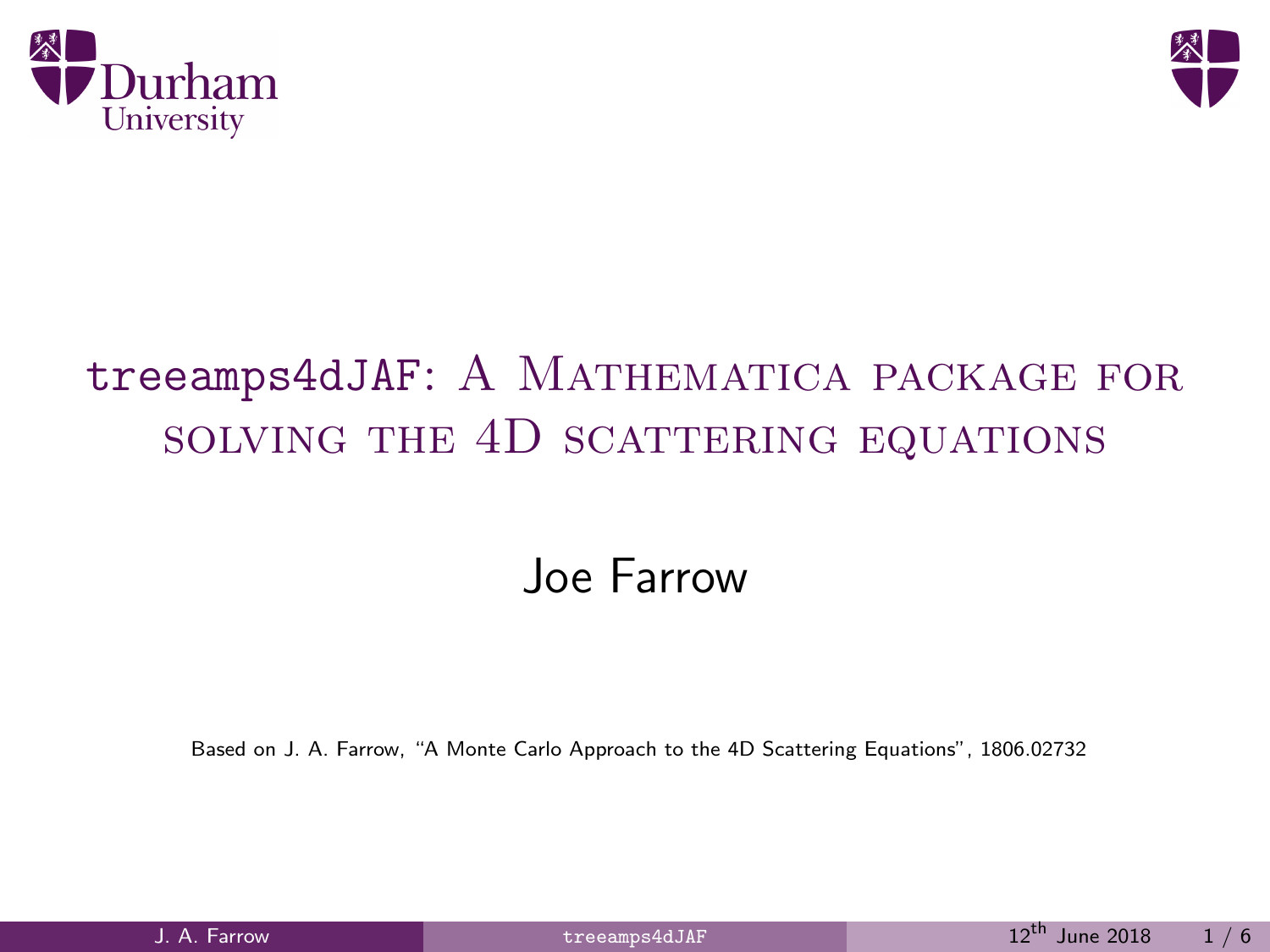## THE 4D SCATTERING EQUATIONS

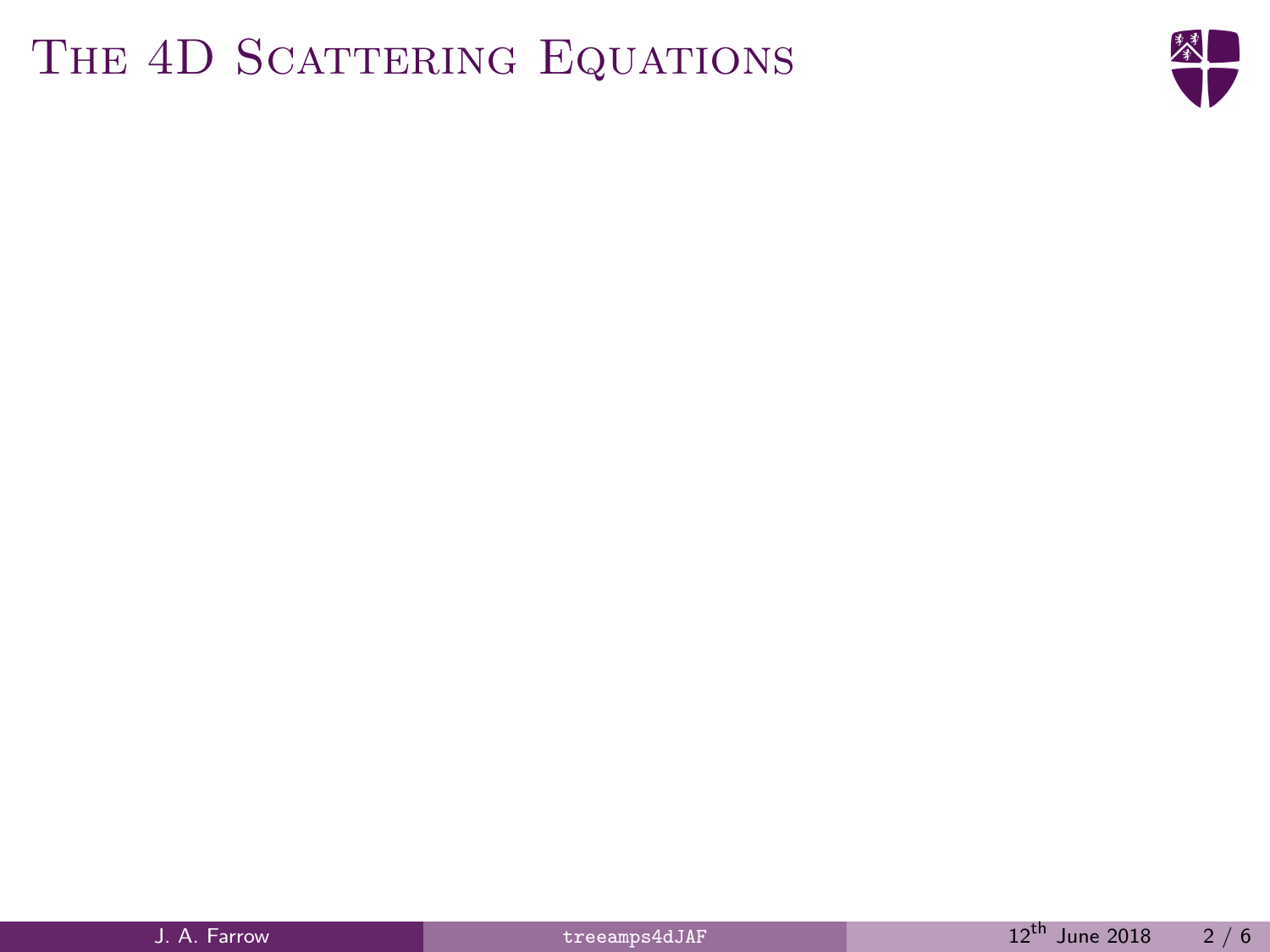## THE 4D SCATTERING EQUATIONS



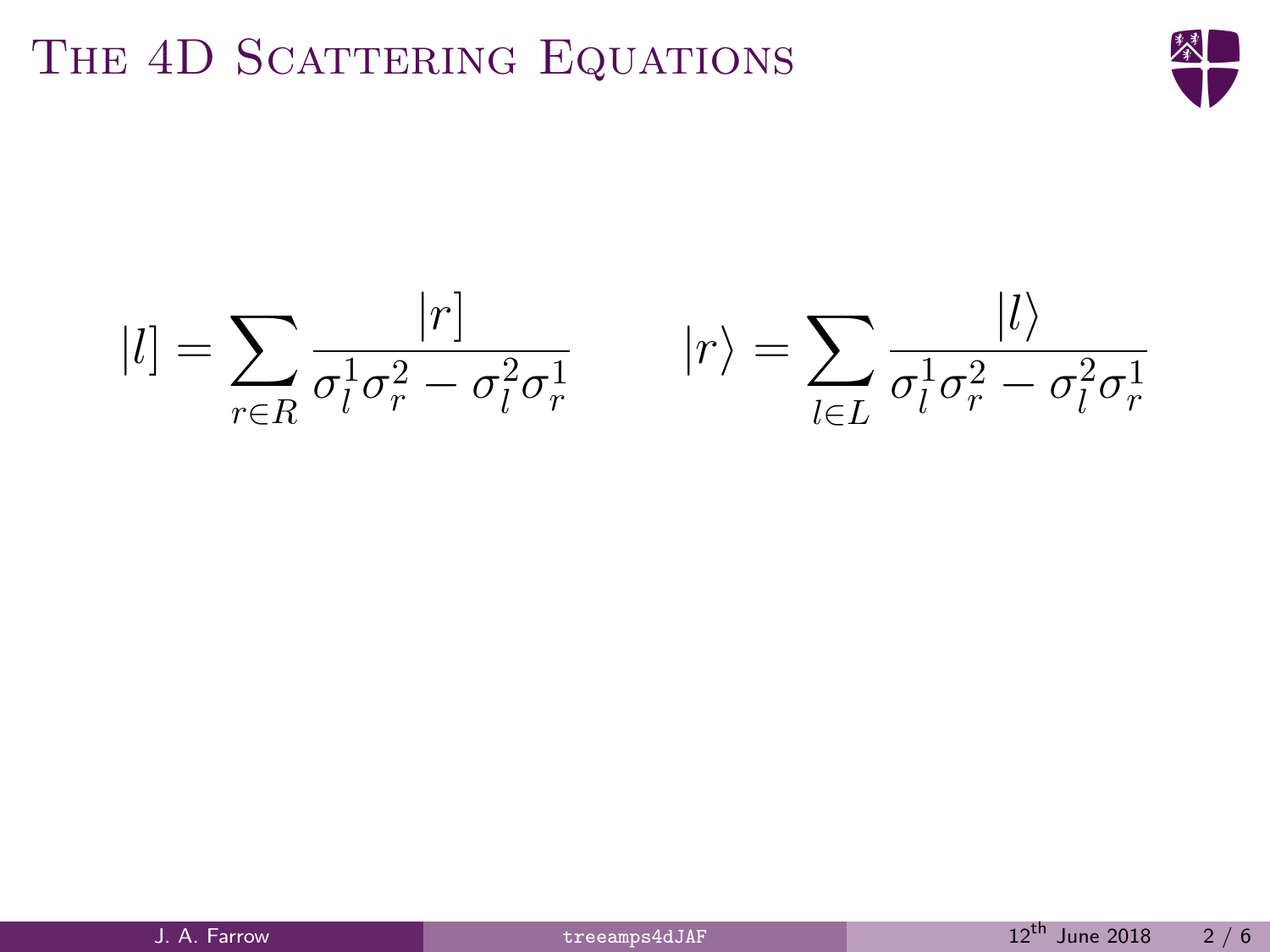## THE 4D SCATTERING EQUATIONS





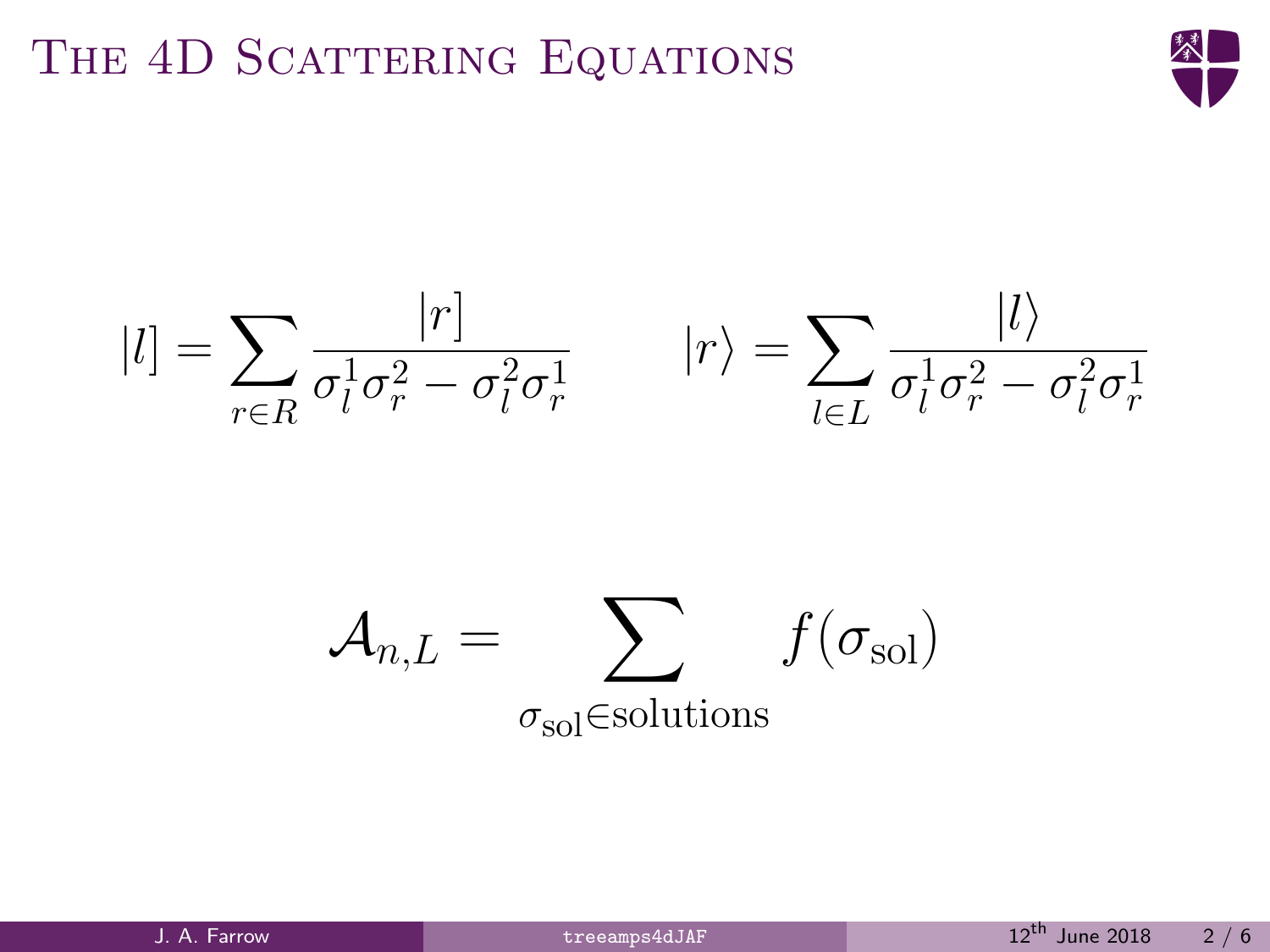## Solving the Equations



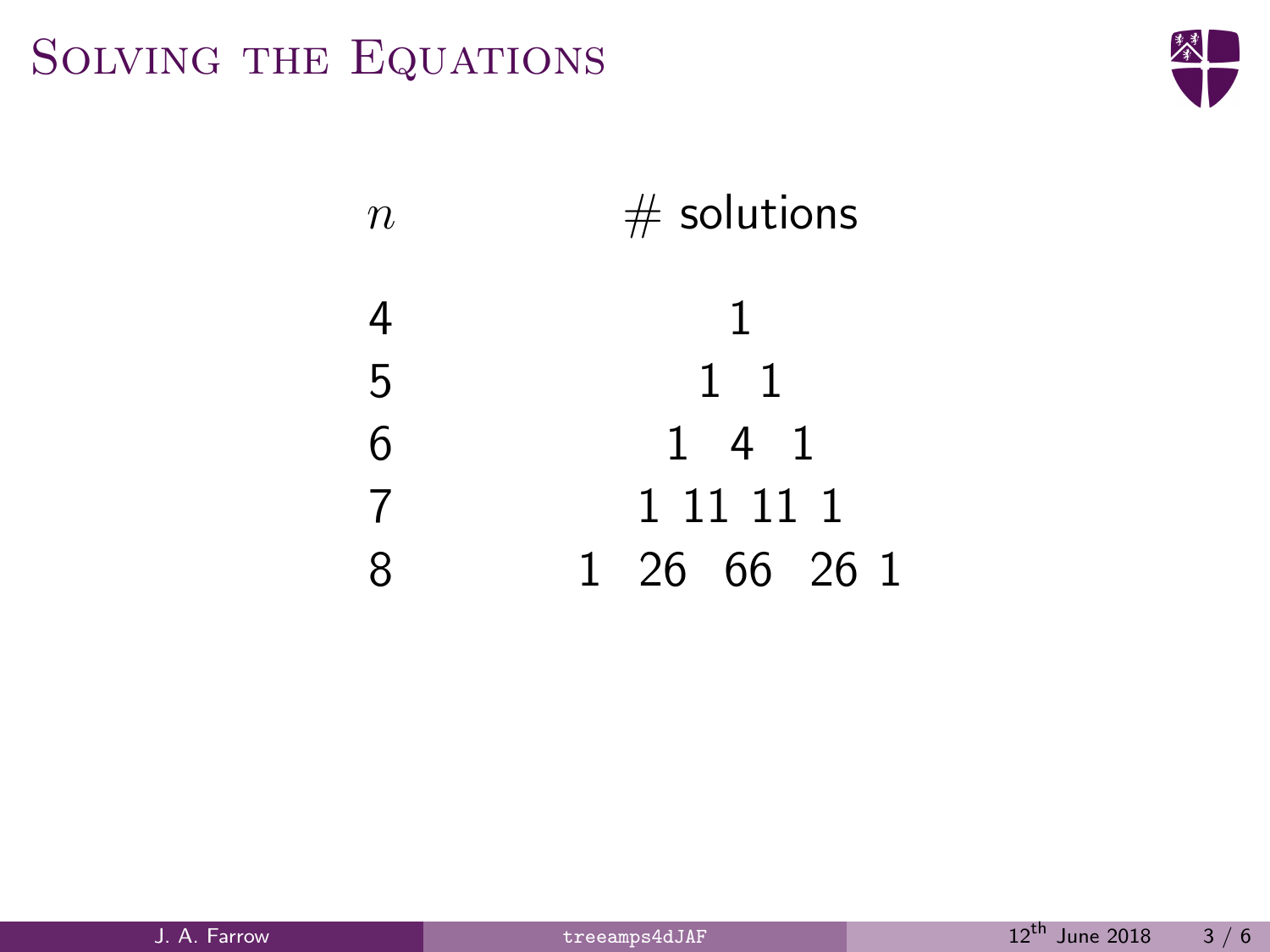## Solving the Equations





## Find with a Monte-Carlo algorithm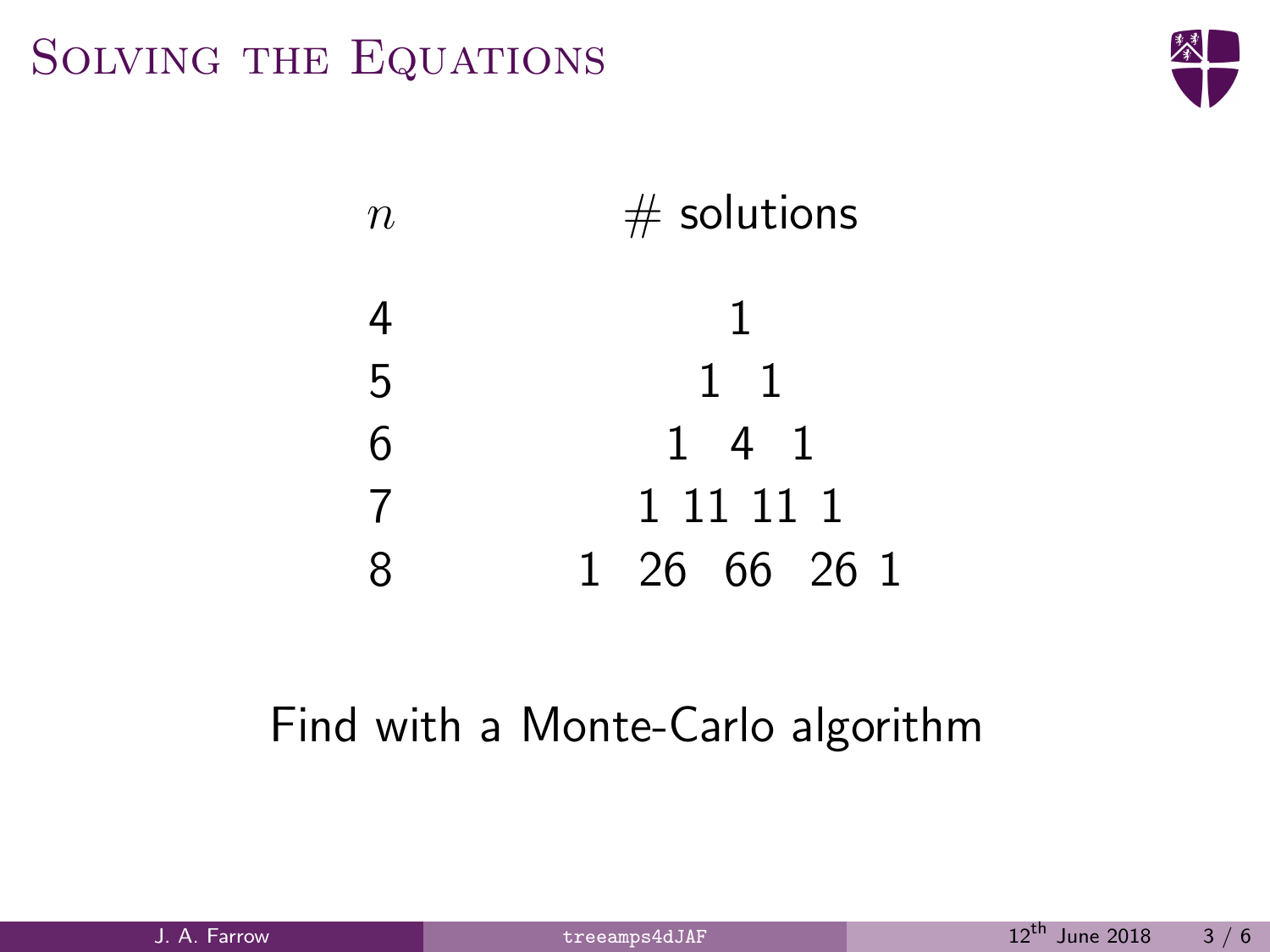

In[1]:= <<treeamps4dJAF`;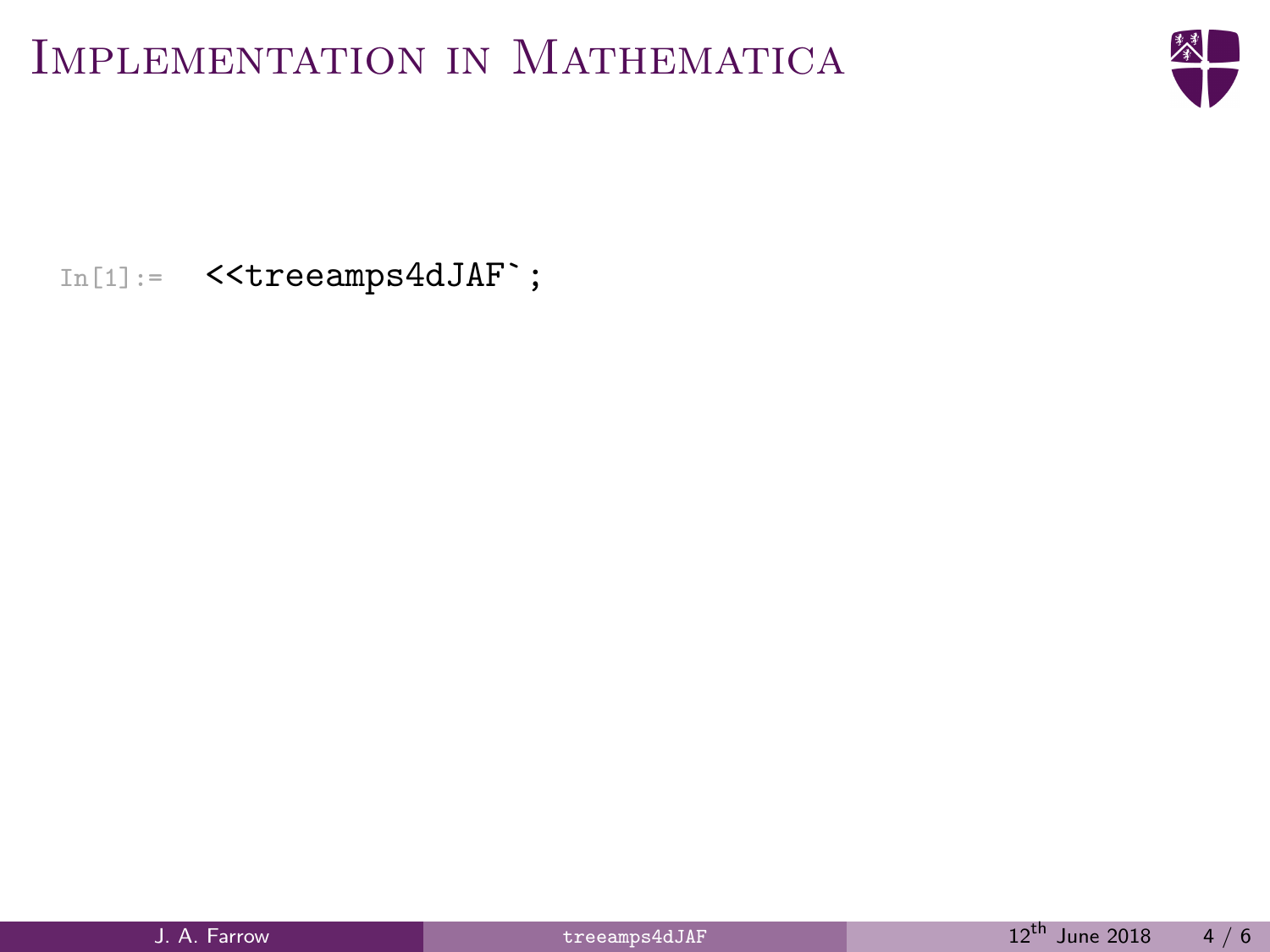

In[1]:= <<treeamps4dJAF`;

 $In[2]:$  mom = RandomMomenta4D $[6]$ ;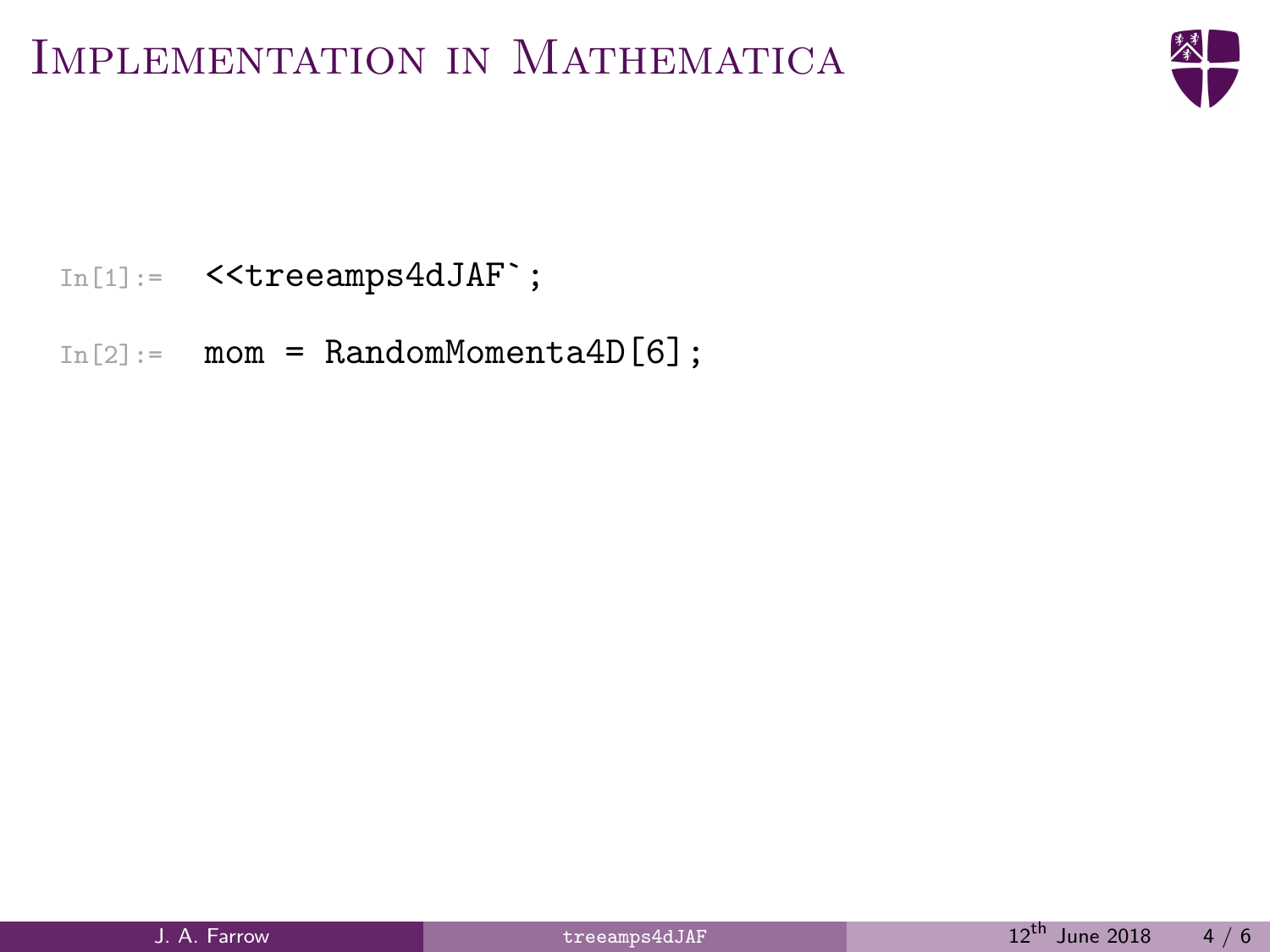

In[1]:= <<treeamps4dJAF`;

 $In[2]:$  mom = RandomMomenta4D $[6]$ ;

$$
\text{In[3]} := \text{ Amplitude}[\text{``YM''}, 4, \text{mom}, \text{``g''}, \{ \text{``}\varphi\text{''}, 1, 2 \}, \\ \{ \text{``}\varphi\text{''}, 3, 4 \}, \text{``g''}, \{ \text{``}\psi\text{''}, 1, 2, 3 \}, \{ \text{``}\psi\text{''}, 4 \}]
$$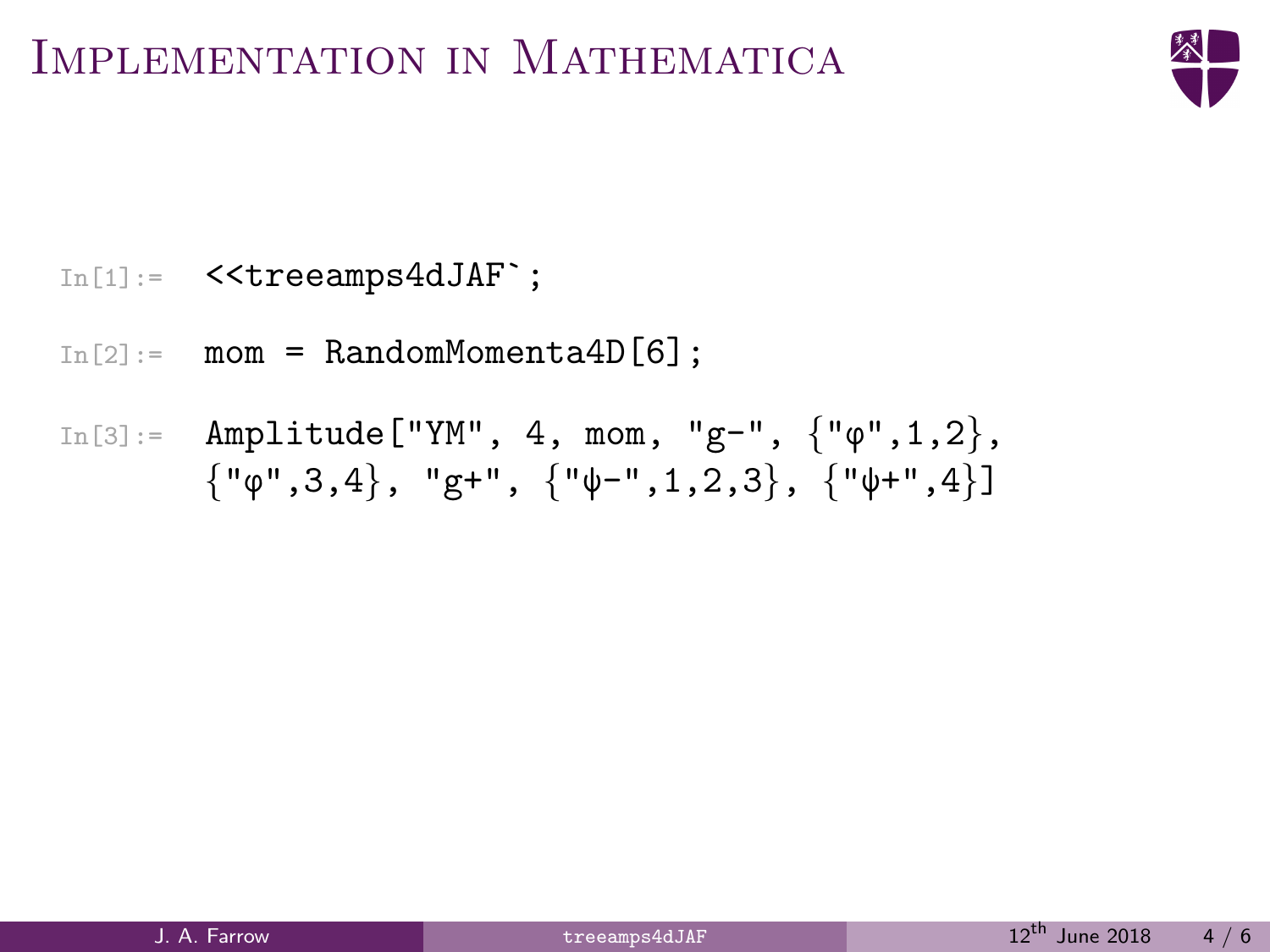

- $In[1]:$  << treeamps4dJAF`;
- $In[2]:$  mom = RandomMomenta4D $[6]$ ;
- $In [3]:$  Amplitude ["YM", 4, mom, "g-",  $\{$ " $\varphi$ ", 1, 2 $\}$ ,  $\{ \lVert \phi''', 3, 4 \rangle, \lVert g'' + \rVert, \{ \lVert \psi''', 1, 2, 3 \rangle, \{ \lVert \psi''', 4 \rangle \}$
- $Out[3] = 11.8556 30.6627$  I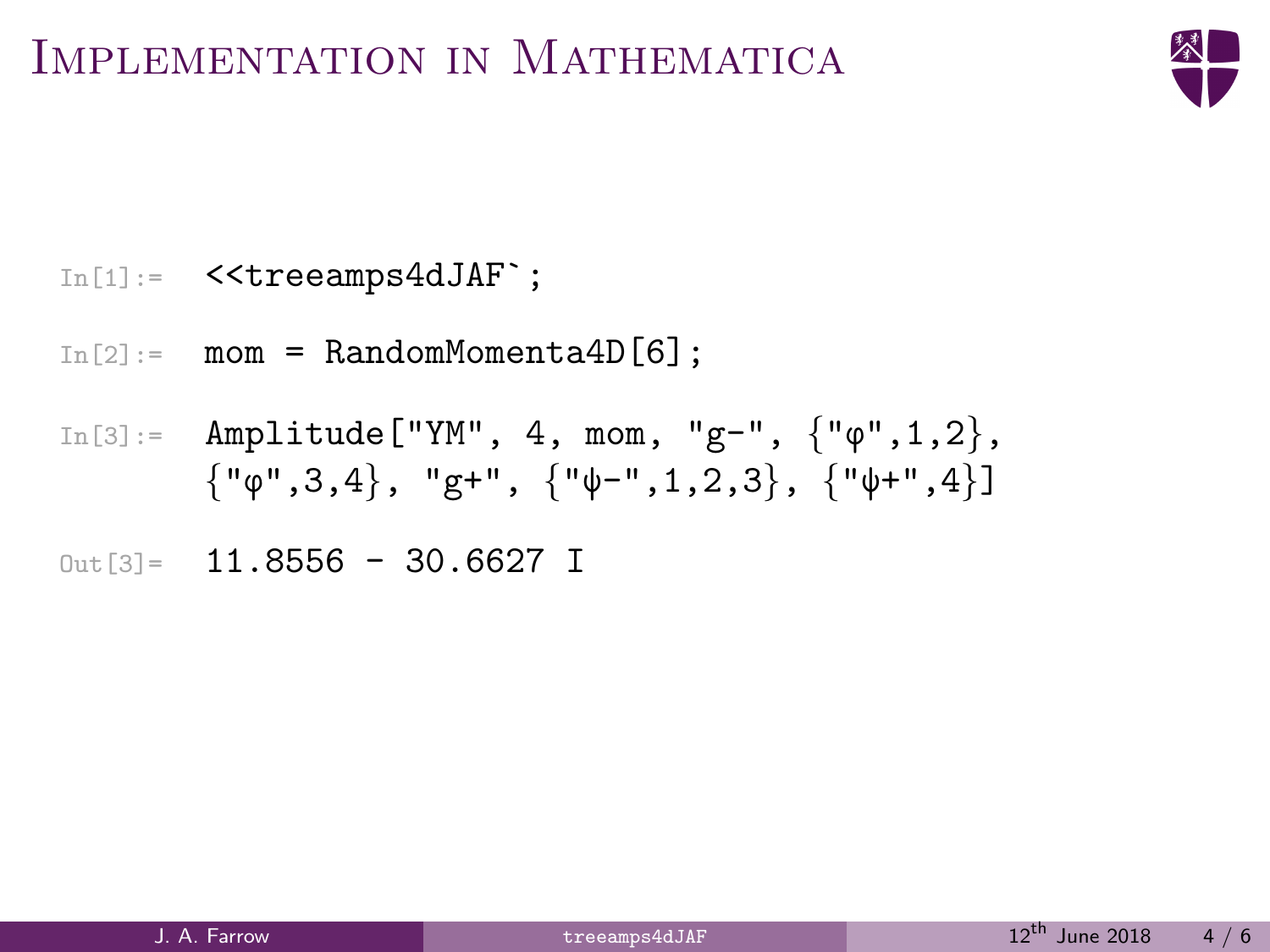

#### In[4]:= Amplitude["EG", 4, "h-", "h+", "φ-", "φ+"]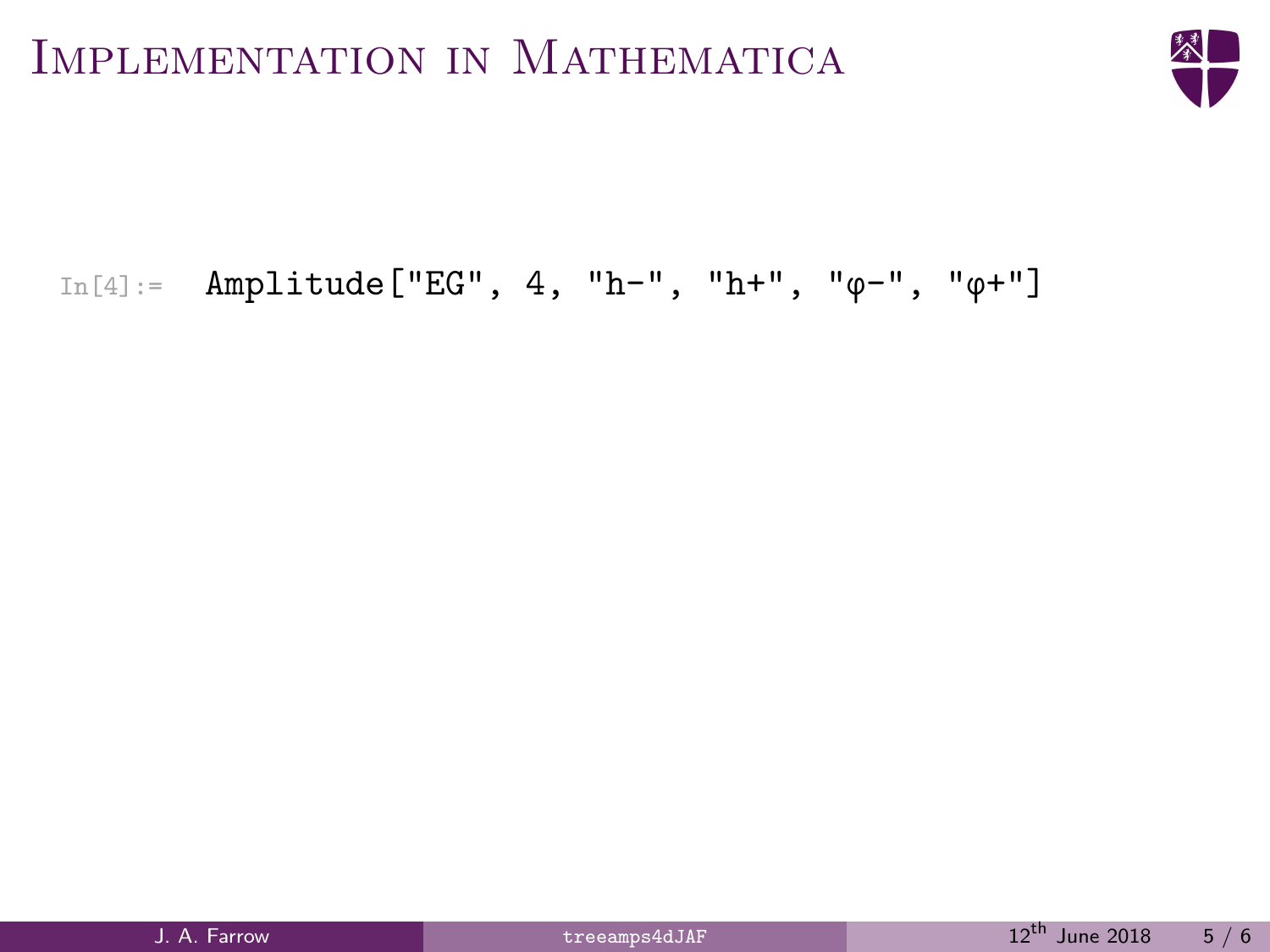

# In[4]:= Amplitude["EG", 4, "h-", "h+", "φ-", "φ+"]

 $\text{Out [4]} = \frac{\text{ang}[1,3]^2 \text{ang}[1,4]^3 \text{squ}[2,4]}{\text{ang}[1,2] \text{ang}[2,3] \text{ang}[2,4] \text{ang}[3,4]}$  $\texttt{ang}[1,\!2]\texttt{ang}[2,\!3]\texttt{ang}[2,\!4]\texttt{ang}[3,\!4]$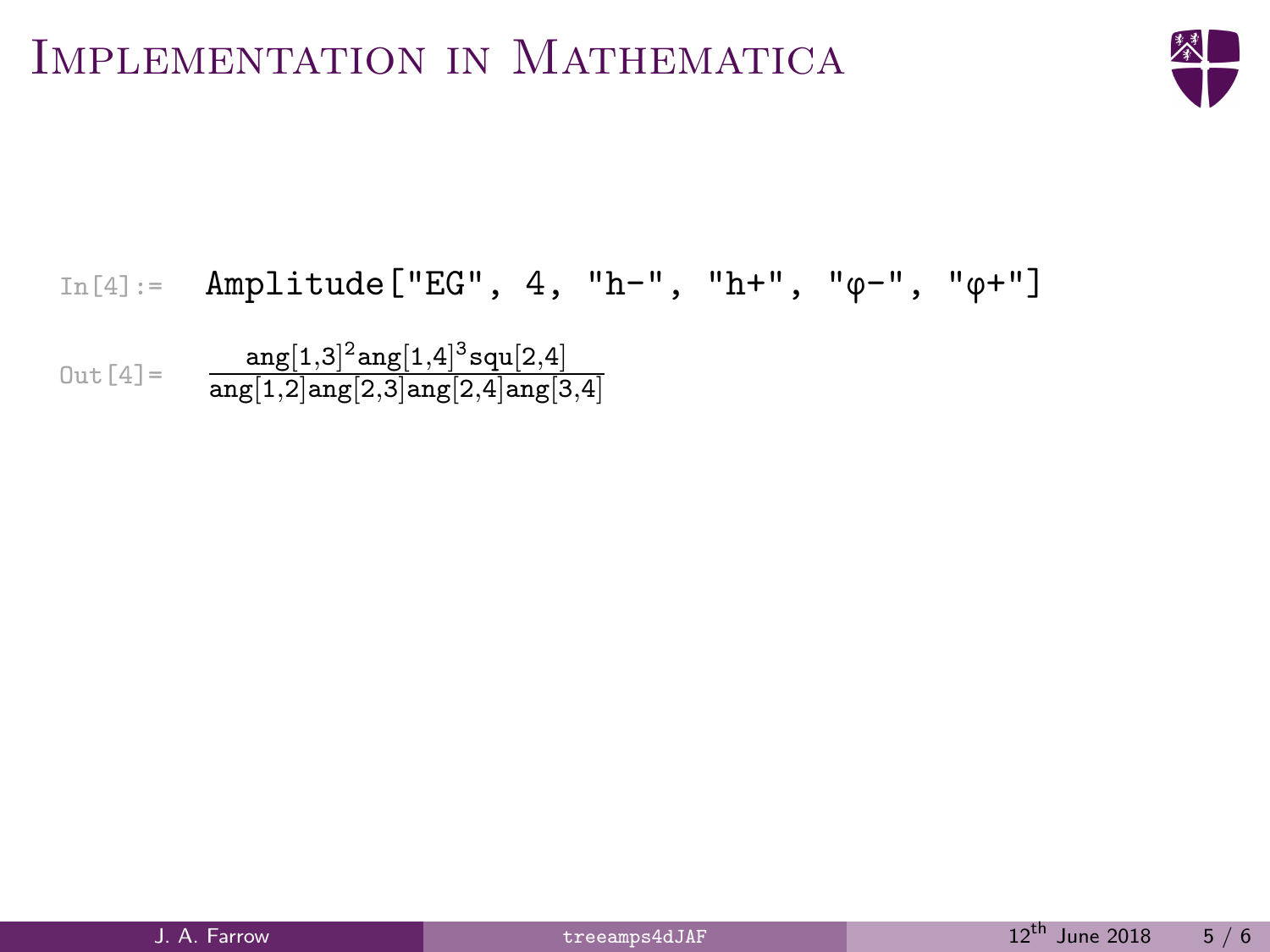

In[4]:= Amplitude["EG", 4, "h-", "h+", "φ-", "φ+"]  $\text{Out [4]} = \frac{\text{ang}[1,3]^2 \text{ang}[1,4]^3 \text{squ}[2,4]}{\text{ang}[1,2] \text{ang}[2,3] \text{ang}[2,4] \text{ang}[3,4]}$  $\texttt{ang}[1,\!2]\texttt{ang}[2,\!3]\texttt{ang}[2,\!4]\texttt{ang}[3,\!4]$ In[5]:= % // AmplitudesDisplay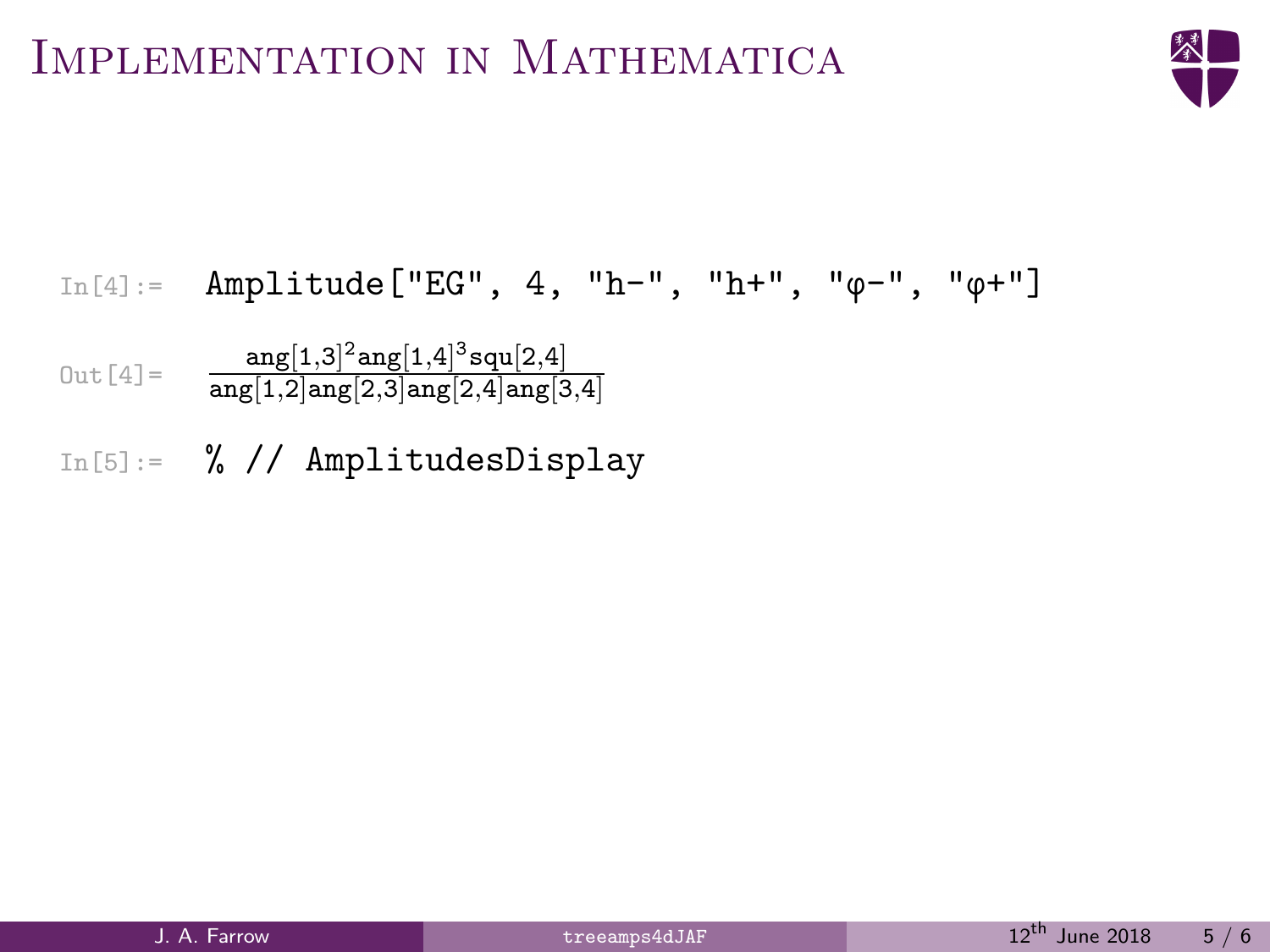

In[4]:= Amplitude["EG", 4, "h-", "h+", "φ-", "φ+"]  $\text{Out [4]} = \frac{\text{ang}[1,3]^2 \text{ang}[1,4]^3 \text{squ}[2,4]}{\text{ang}[1,2] \text{ang}[2,3] \text{ang}[2,4] \text{ang}[3,4]}$  $\texttt{ang}[1,\!2]\texttt{ang}[2,\!3]\texttt{ang}[2,\!4]\texttt{ang}[3,\!4]$ In[5]:= % // AmplitudesDisplay Out [5] =  $\frac{\langle 13 \rangle^2 \langle 14 \rangle^3 [24]}{\langle 12 \rangle \langle 23 \rangle \langle 24 \rangle \langle 34 \rangle}$  $\langle 12\rangle \langle 23\rangle \langle 24\rangle \langle 34\rangle$